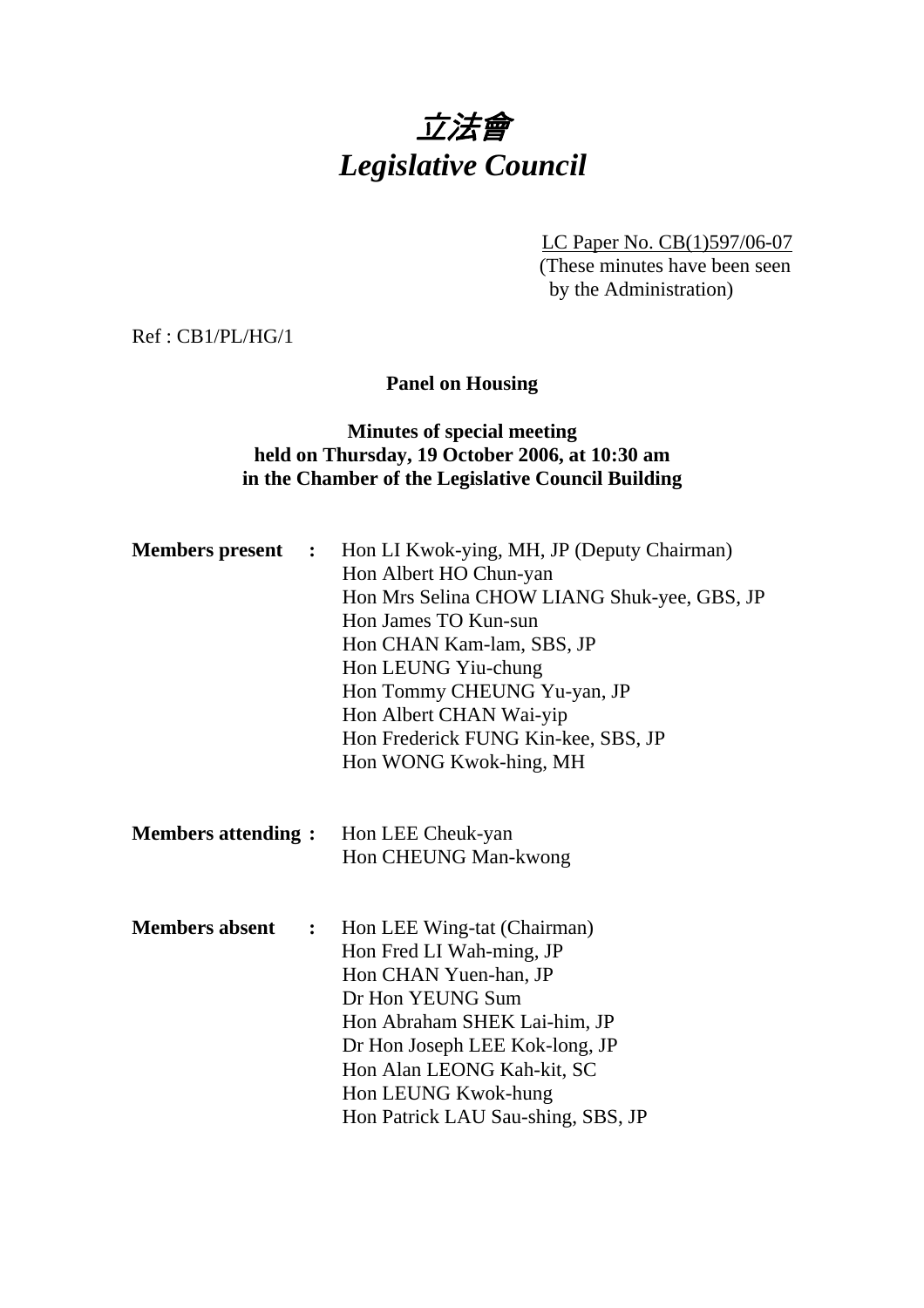| <b>Public officers</b><br>attending | $\ddot{\cdot}$ | Agenda Item I                                                                                  |
|-------------------------------------|----------------|------------------------------------------------------------------------------------------------|
|                                     |                | Mr Michael M Y SUEN, GBS, JP<br>Secretary for Housing, Planning and Lands                      |
|                                     |                | Mr Thomas C Y CHAN, JP<br>Permanent Secretary for Housing, Planning and<br>Lands (Housing)     |
|                                     |                | Miss Mary CHOW Shuk-ching, JP<br>Deputy Secretary for Housing, Planning and Lands<br>(Housing) |
| <b>Clerk in attendance :</b>        |                | Ms Connie SZETO<br>Chief Council Secretary (1)6                                                |
| <b>Staff in attendance</b>          | $\ddot{\cdot}$ | Ms Pauline NG<br><b>Assistant Secretary General 1</b>                                          |
|                                     |                | Ms Sarah YUEN<br>Senior Council Secretary (1)6                                                 |
|                                     |                | Mr Justin TAM<br>Council Secretary (1)3                                                        |
|                                     |                | <b>Ms Michelle NIEN</b><br>Legislative Assistant (1)9                                          |

Action

- **I Briefing by the Secretary for Housing, Planning and Lands on relevant policy initiatives in the Chief Executive's Policy Address 2006/2007**  (LC Paper No. CB(1)36/06-07(01) Information paper provided by the Administration
	- Address by the Chief Executive at the Legislative Council meeting on 11 October 2006 - "Proactive Pragmatic Always People First"
	- The 2006-2007 Policy Address "Policy Agenda")

As the Chairman was unable to attend the meeting due to indisposition, the Deputy Chairman chaired the meeting.

2. At the invitation of the Deputy Chairman, the Secretary for Housing, Planning and Lands (SHPL) briefed members on the housing-related policy initiatives in the 2006-2007 Policy Agenda by highlighting the salient points in the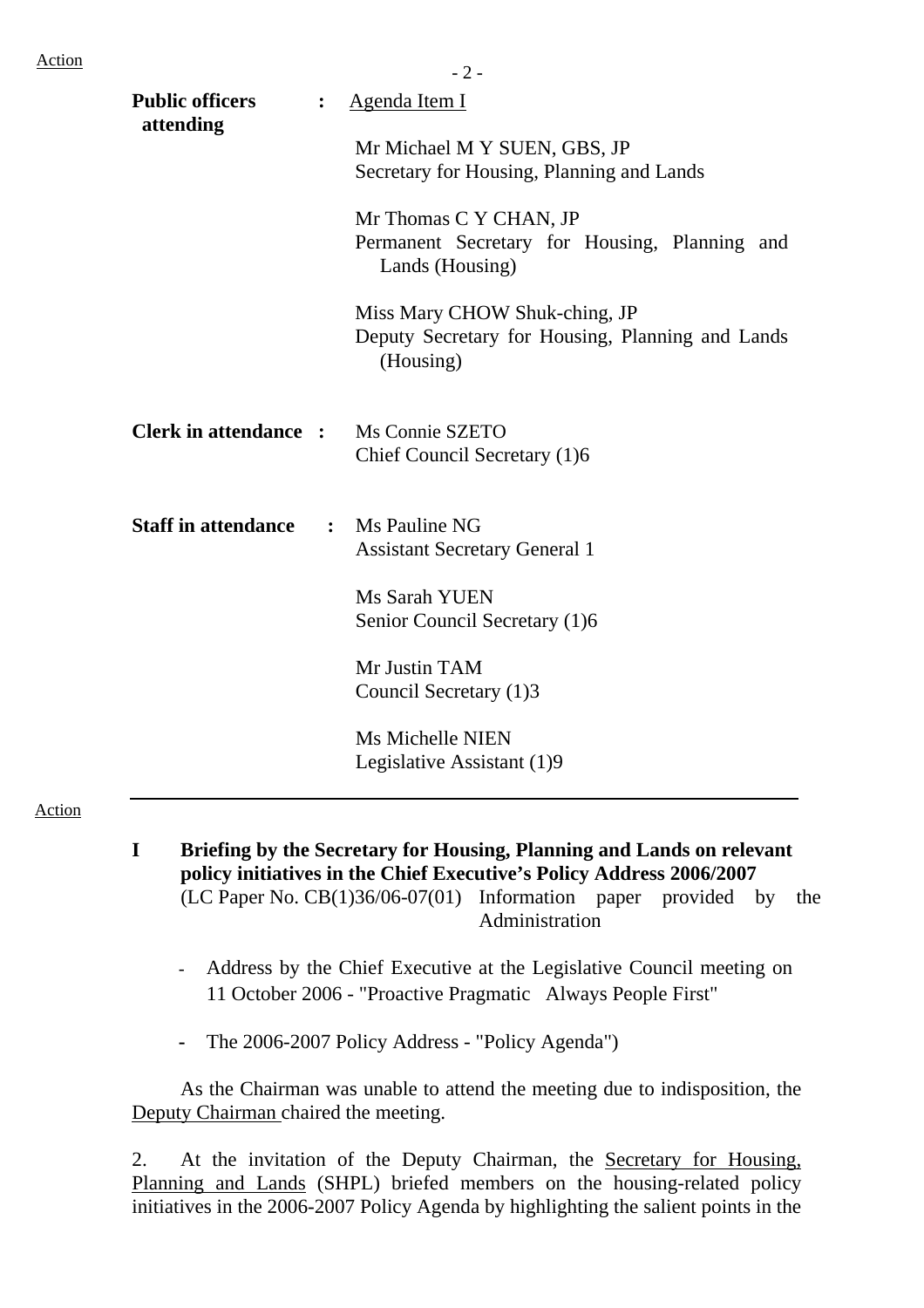information paper.

#### Review of Domestic Rent Policy

#### *Reduction in domestic rent*

3. Mr WONG Kwok-hing pointed out that in recognition of public rental housing (PRH) tenants' repeated calls for rent reduction, and the Housing Authority (HA)'s prolonged deferral of rent reviews for existing PRH under various pretexts, the majority view of Panel members, PRH tenants and the public was that the Administration should reduce rent first before reviewing the rent adjustment mechanism instead of "bundling" the two issues together. He was concerned that the legislative process necessary to effect the new rent adjustment mechanism would further delay rent reduction. As a result, the Government would fall short of its pledge made in the Policy Address of putting people first and adopting a proactive and pragmatic approach in its work. Mr WONG asked how the Administration would respond to the call for reduction in PRH rents.

4. In response, SHPL advised that the Ad Hoc Committee on Review of Domestic Rent Policy (CDRP) was finalizing its recommendations on the review of domestic rent policy (the Review) with a view to submitting its report to HA before the end of November 2006. Subject to HA's endorsement of CDRP's recommendations, it was the Administration's intention to introduce an amendment bill (the amendment bill) into the Legislative Council (LegCo) in early 2007 to amend the Housing Ordinance (HO) (Cap.283) for effecting the new rent adjustment mechanism. The Administration very much hoped that the amendment bill could be passed before June 2007 so that adjustment in the current rent level would be implemented as early as practicable.

5. Reiterating his views that it was unreasonable for HA to freeze PRH rents since 1998, Mr WONG Kwok-hing maintained that rent reduction should be introduced prior to the implementation of the new rent adjustment mechanism. By "bundling" rent reduction with the new rent adjustment mechanism, he considered that the Administration was in effect threatening LegCo Members to pass the amendment bill in exchange for an early rent reduction. In response, SHPL said that HA recognized the need to introduce a new rental basis as the starting point to facilitate the operation of the new rent adjustment mechanism. He added that the Court of Final Appeal (CFA)'s ruling on the judicial review on HA's decisions to defer rent reviews had helped clarify the provisions under the HO relating to domestic rent policy. He reaffirmed the importance of implementing, as soon as practicable a new rent adjustment mechanism that was more viable and helped promote the long-term sustainability of the PRH programme.

6. Mr LEUNG Yiu-chung, however, opined that CFA's ruling had in fact confirmed that there was no provision in the HO to prevent rent reduction. As such, he did not see why HA could not reduce PRH rent according to the proposed rent adjustment mechanism before enactment of the amendment bill. In response, SHPL explained that given the significant financial implications and the statutory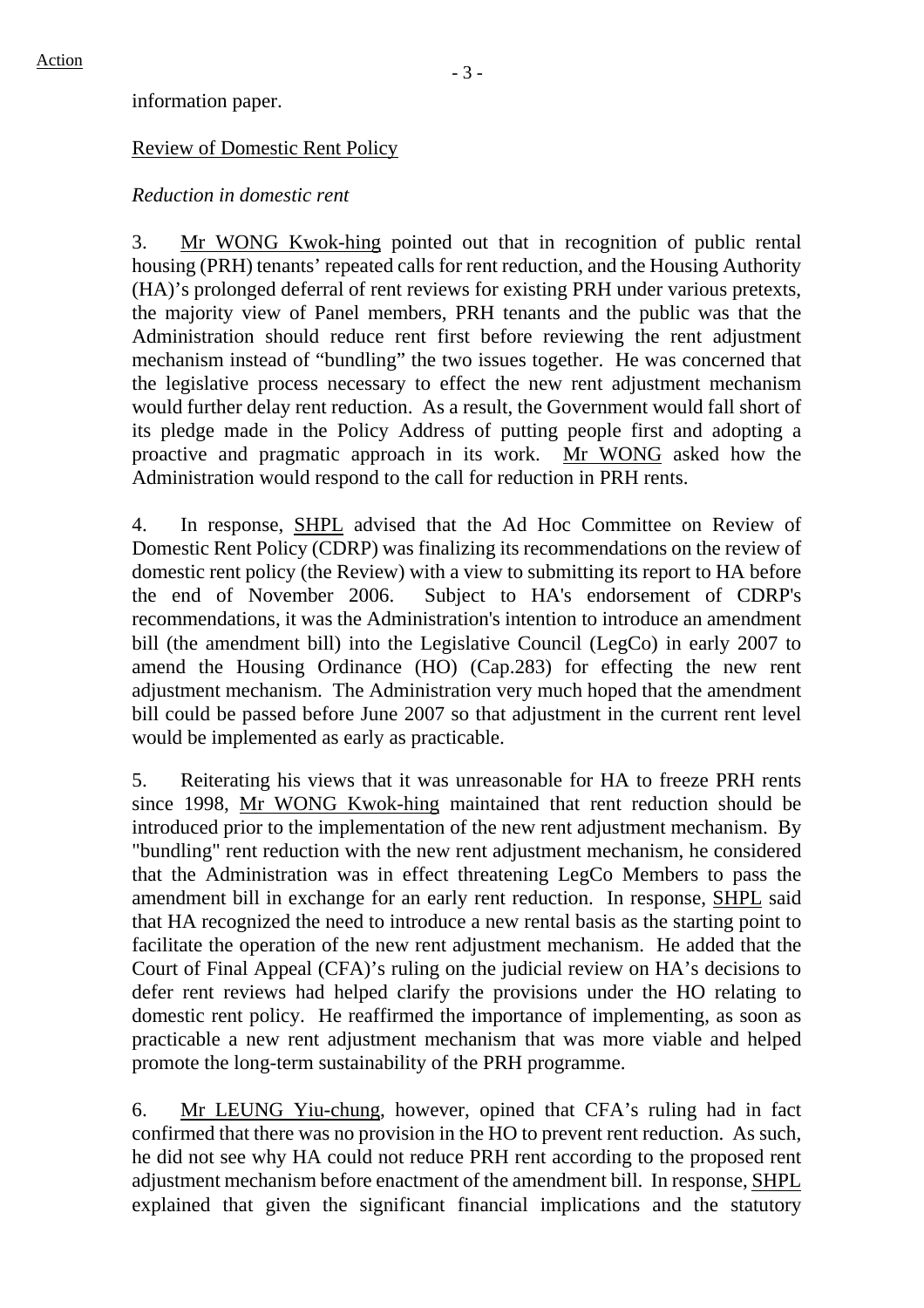requirement that the policy of HA should be directed to ensuring that the revenue accrued from its estates should be sufficient to meet recurrent expenditure on the estates, it would be highly imprudent for HA to introduce long-term rent reduction without having put in place an effective administrative and legal framework that provided for both upward and downward rent adjustments. As such, the most objective, logical and coherent approach was to determine the new rent level based on the future rent adjustment mechanism. In this regard, it would be undesirable to pre-empt the relevant legislative process because the proposed rent adjustment mechanism might be modified during the bills committee stage.

7. Mr Albert CHAN considered it unfair and unreasonable that although the median rent-to-income ratio (MRIR) figures had already stood high above the statutory 10% cap, which clearly showed that rent reduction was long overdue, the Administration should still insist on adopting the "bundling" approach to secure the passage of the amendment bill. In response, SHPL stressed that HA was prepared to adjust the current rent to an appropriate level acceptable to the community so as to provide a new starting point for the new rent adjustment mechanism to operate fairly and effectively. However, to ensure coherence and consistency, the new rent level should be determined with reference to the new rent adjustment mechanism.

8. Mr LEUNG Yiu-chung said that it was the majority view of Panel members that HA should reduce PRH rent first before reviewing the rent adjustment mechanism. He asked how the Administration could respond to this view. In response, SHPL pointed out that many members had urged the Administration to put in place a new rent adjustment mechanism and a new rental basis as early as possible. Some even called for rent reduction before reviewing the rent adjustment mechanism. Mr LEUNG and Mr WONG Kwok-hing queried how the Administration had come to the conclusion that only some members had called for rent reduction to be introduced prior to reviewing the rent adjustment mechanism. Noting the Administration's interpretation of members' views regarding the issue of rent reduction, Mr Albert CHAN indicated that he would consider launching a signature campaign among all LegCo Members to ascertain their stance in relation to the timing of rent reduction.

9. In this regard, Mrs Selina CHOW stated that while the Liberal Party (LP) recognized PRH tenants' call for early rent reduction, it also accepted that the introduction of the new rental basis needed to be accompanied by the implementation of the proposed income-based rent adjustment mechanism to provide a sound basis for the mechanism to operate fairly. As such, LP urged HA to decide on the Review as soon as practicable in order to address PRH tenants' concerns. In response, SHPL concurred with Mrs CHOW's views and said that HA would endeavour to decide on the way forward on the Review by the end of 2006.

#### *Interim rent relief measures*

10. Mr WONG Kwok-hing asked whether HA would consider introducing rent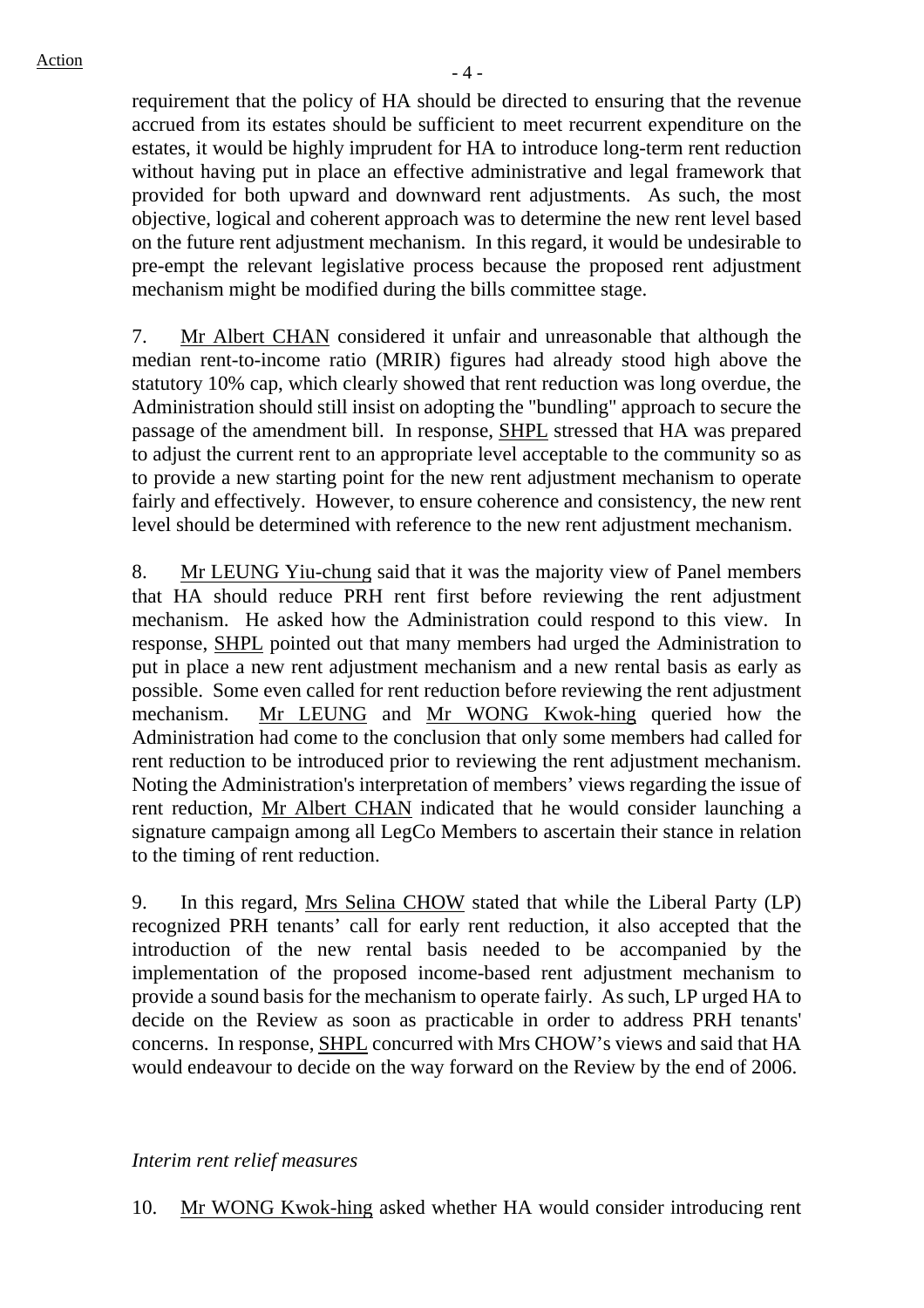remission measures, such as rent waivers, before the implementation of the new rent adjustment mechanism. In this connection, Mr Albert HO opined that rent reduction should be introduced without further delay as the statutory 10% MRIR cap had already been exceeded by over 4% for many years. He considered it unfair to PRH tenants where HA had repeatedly deferred rent reviews for existing PRH under various pretexts. Mr HO further suggested that consideration be given to introduce rent relief measures immediately in the form of rent waiver of one to two months.

11. In reply, SHPL pointed out that the Comprehensive Social Security Assistance (CSSA) Scheme and HA's Rent Assistance Scheme (RAS) were already in place providing assistance to needy tenants who had problems in affording the normal rent. The CSSA recipients were provided with rent allowance which in most cases was sufficient to cover the PRH rent in full. At present, some 20% of PRH tenants were receiving CSSA. HA had also enhanced RAS to offer 25% to 50% rent reduction to eligible households with rent-to-income ratio exceeding 20%. On the suggestion of introducing rent remission measures in the interim, SHPL explained that CDRP's report would form the basis of HA's discussion. How to achieve a new rent level to provide a fair and acceptable starting point for the new rent adjustment mechanism to operate was amongst the many issues examined and considered by CDRP. He stressed that HA was already making every effort to expedite the introduction of the new rental basis as well as a new rent adjustment mechanism. Recognizing the difficulty in introducing long-term rent reduction without having put in place an effective administrative and legal framework, HA would consider the feasibility of introducing short-term rent remission measures in conjunction with CDRP's report.

Review of public housing allocation policy

12. Mr CHAN Kam-lam and Mr Albert CHAN referred to the new initiative in the Policy Address of establishing a family-based support network. While expressing support for the initiative, they enquired about HA's plans to strengthen existing measures to encourage public housing tenants and applicants to live with their parents so that the PRH programme could help foster a harmonious community with caring family values. In particular, Mr Albert CHAN considered that HA should improve the existing policy on transfer, which in his view was too rigid and mean, in support of the new initiative. Pointing out that PRH tenants and applicants would welcome allocation to PRH flats or transfer to flats in the urban area, Mr CHAN Kam-lam asked whether the Administration had assessed the demand in this area and sought information on the estimated number of urban PRH flats available in the next few years to cater for such demand.

13. In response, SHPL clarified that under the existing policies, allocation of PRH flats and transfers would be made to meet the needs of the families concerned subject to their meeting the eligibility criteria and the availability of suitable flats. On the concern about availability of PRH flats in the urban area, SHPL said that new applications or transfers might not necessarily be targeted at urban area but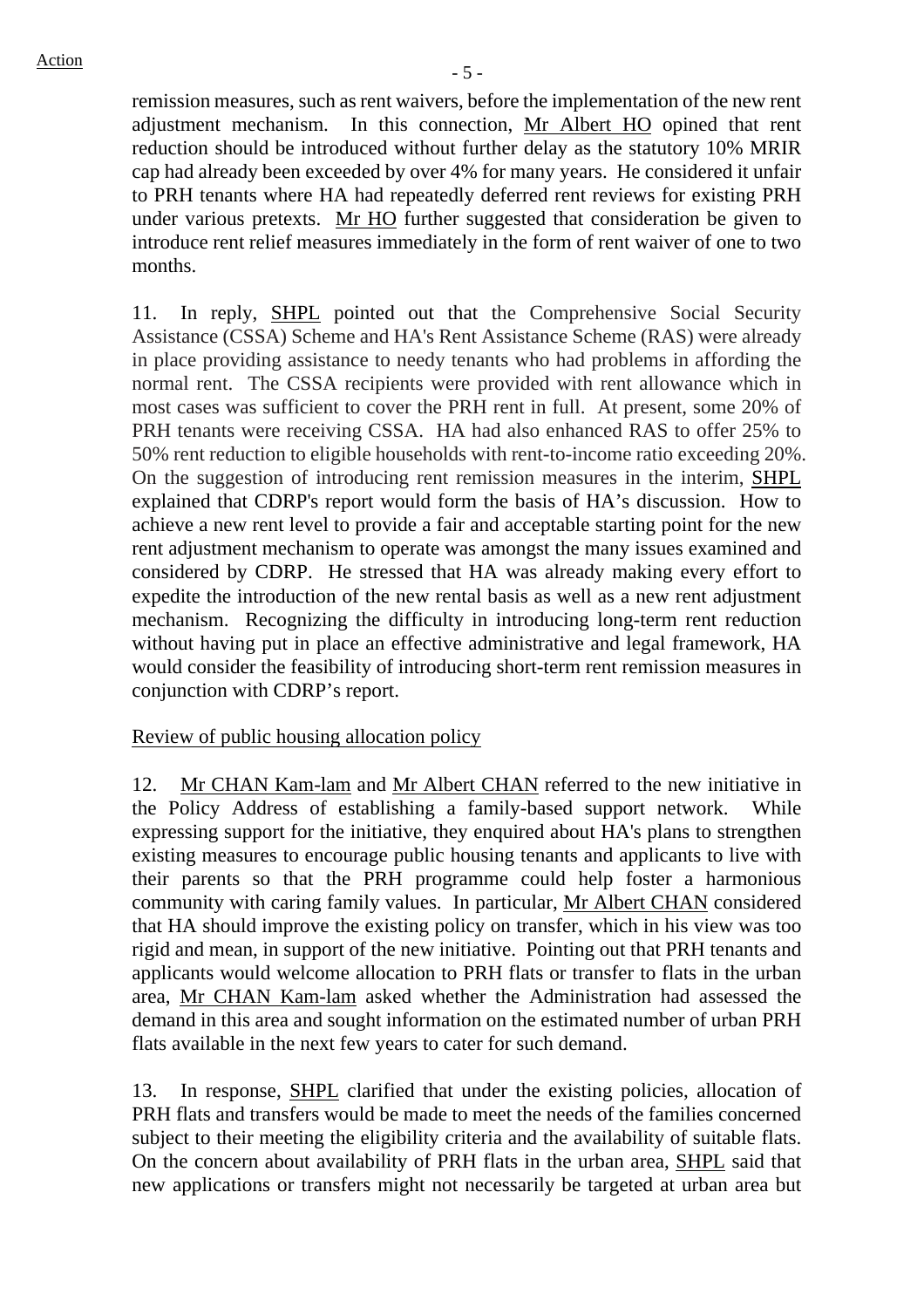could be in the New Territories (NT). He added that HA would consider improvement measures for the allocation and transfer policies in support of the new initiative to encourage small families to live with their elderly parents. HA has yet to work out concrete proposals in this regard.

14. Mr CHAN Kam-lam agreed that subject to availability of suitable flats and ensuring rational allocation of housing resources, HA should satisfy PRH tenants' and applicants' reasonable expectation in flat allocation as far as possible. He and Mr Albert CHAN further emphasized that clear criteria should be set to avoid giving PRH tenants and applicants false hope, as well as to prevent abuse of the initiative as a short-cut to securing flats in urban estates.

15. In response, SHPL said that in endeavouring to meet the expectations of PRH applicants and tenants, it was also important to ensure that the new initiative should not affect the current three-year average waiting time for PRH, which should not be lightly compromised. He further agreed that there was a need to establish criteria for new or transfer applications, such as the criteria for determining applications involving several siblings to live with their parents. He took note of members' views and undertook to reflect them to HA for consideration. He also agreed to brief the Panel on the subject in due course.

#### The public housing programme

16. Mr Albert CHAN expressed concern about problems encountered by HA in proposed public housing development recently, in particular the opposition raised by some District Councils (DCs) to proposed public housing development in their respective districts. He was concerned about the impact on the disposal of HA prime sites, the three-year average waiting time for PRH, and applicants' choice in flat location.

17. Mr Frederick FUNG expressed similar concerns, pointing out that while Waiting List (WL) applicants had increased since two years ago to the present 105 000, annual PRH production had indeed decreased from over 50 000 units in 2000 to about 20 000 units in the past two years. He stressed that apart from ensuring sufficient land for PRH production, efforts should also be made to ensure that the sites would be located in various parts of the territory instead of in the NT only, and that cleared HA sites would be retained for re-development of PRH. Mr FUNG opined that the Panel should discuss issues and problems associated with sustainable PRH development in meeting long-term demand. Mr Albert CHAN concurred that efforts should be stepped up to identify more sites for PRH production in order to resolve the above problems.

18. While acknowledging that HA had encountered the above problems, SHPL assured members that PRH supply would not be affected in the next five years given that the planning and construction work involved had already commenced. However, SHPL cautioned that HA did face challenges in planning PRH production thereafter. He pointed out that there had been strong opposition from

Admin.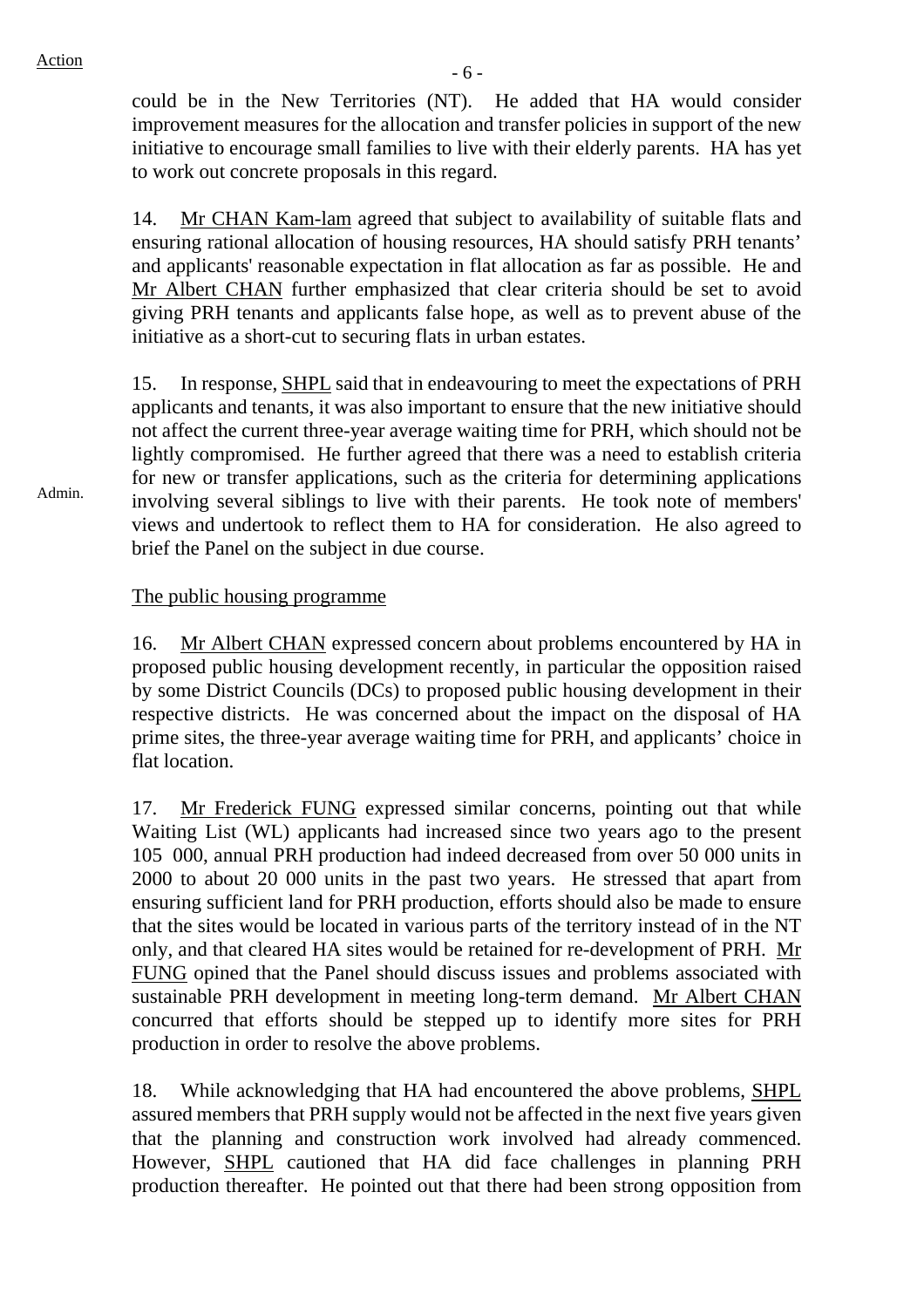Admin.

some DCs to housing development projects put forward by HA because of concerns about increase in the population density and possible adverse impact on the living environment. For instance, there had been opposition to the housing development projects in Lower Ngau Tau Kok Estate and Yuen Long Estate, and a site in Tseung Kwan O. In addition, HA had to overcome the difficulty in securing land in urban area for PRH development as urban sites were considered valuable land resources which should be used for private housing development. He said that the Administration was reviewing the situation and exploring ways to resolve concerned problems in the light of meeting long-term demand for PRH. HA would be briefed on the results and discuss related matters in a few months' time. Upon request of members, SHPL agreed to report to the Panel in due course on problems encountered in proposed public housing development and the solutions worked out by HA to address the problems.

## Home Ownership Scheme and Tenants Purchase Scheme

19. Mr WONG Kwok-hing enquired about plans for disposal of surplus Home Ownership Scheme (HOS) flats and whether consideration would be given to revive HOS. In response, SHPL said that since the announcement of the repositioned hosing policy in 2002, the Government had already made a policy decision to cease HOS. As to the surplus and returned HOS flats, SHPL advised that they would be put up for sale in batches from 2007 onwards to Green and White Form applicants. HA was making preparations for the first phase of sale to be launched in early 2007. The details would be announced in late 2006.

20. Mr WONG Kwok-hing criticized that the cessation of HOS was a measure to boost the property market and to favour developers. He expressed concern that the policy change had adversely affected the mobility of PRH tenants and hence the recovery of PRH flats for reallocation to needy families. Mr WONG called upon the Administration to review the decision and consider expanding the Tenants Purchase Scheme (TPS) to meet PRH tenants' aspiration for improving their living conditions.

21. In response, SHPL acknowledged the role played by TPS and HOS in enabling low-income families to acquire home ownership step by step in improving their living environment. He however pointed out that with the increase in the supply of private residential flats of the right size, location and price, there was an overlap between HOS and the private residential market. The decision to cease HOS was to address this problem and to minimize intervention into the private residential market. In consideration of the above, unless there were changes in market conditions necessitating a review of the repositioned housing policy, the Administration did not see a need to consider reviving HOS, and such changes were not seen at the moment. As to TPS, SHPL said that given the unsatisfactory response in recent phases, HA did not consider it justified to expand the Scheme. He added that there had been positive response from tenants in the first few phases of the sales programme. However, the flat purchase rate had dropped from over 70% to 80% in the past to below 40% in the latest Phase 6 of TPS. The decline in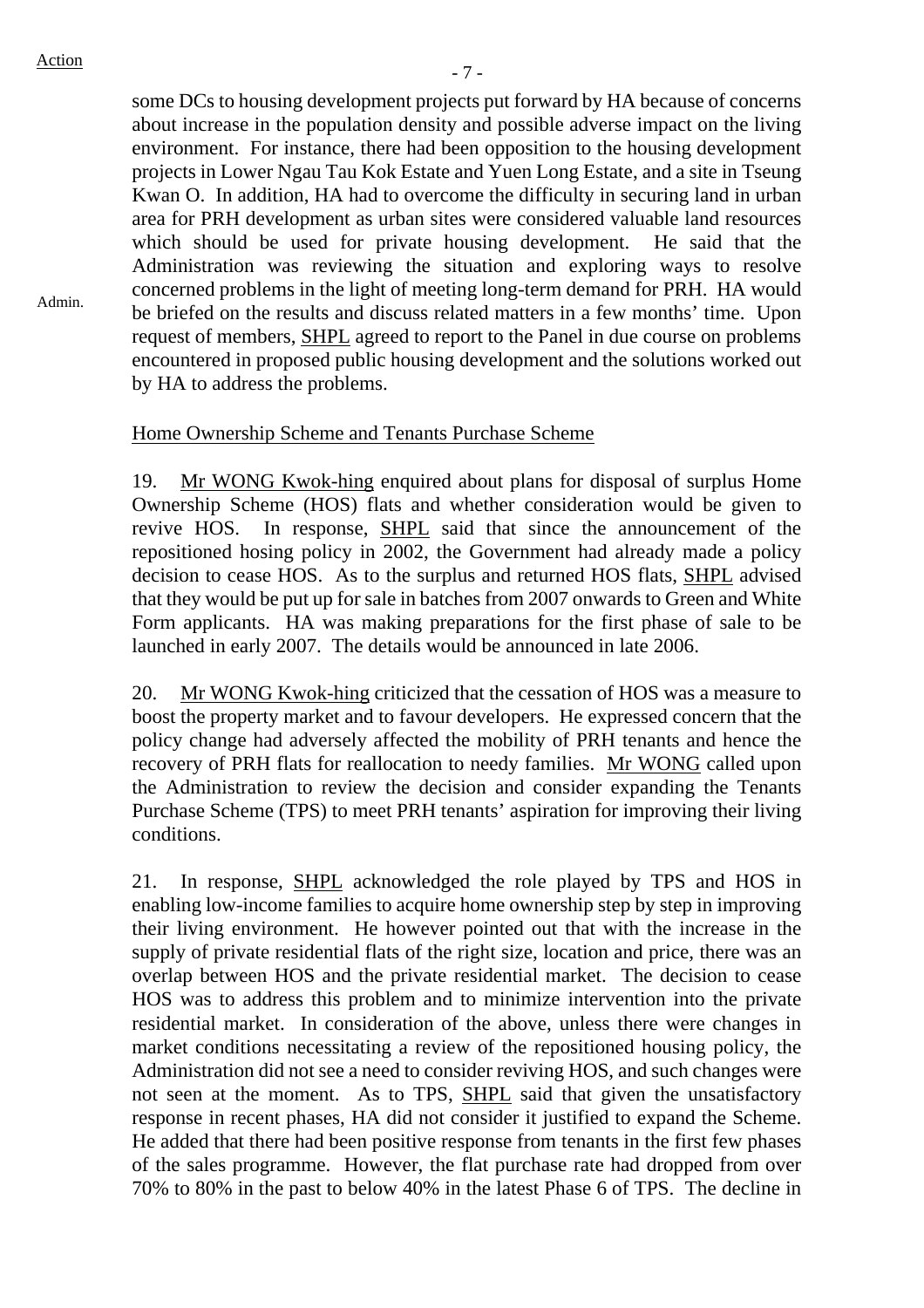flat purchase rate might be related to the age of the PRH blocks involved and hence maintenance concerns. Upon members' request, SHPL agreed to provide the breakdown on the sales figures by estates under Phase 6 of TPS for members' reference after the meeting.

(*Post-meeting note:* The Administration's response was issued to members vide LC Paper No. CB(1)169/06-07(01) on 26 October 2006.)

22. Noting the above stance of the Administration regarding HOS and TPS, Mr Albert HO enquired about resultant changes in the supply of subsidized housing opportunities since 2002. In response, SHPL said that in line with the repositioned housing policy, previous targets of achieving annual flat production of 85 000 and 70% home ownership rate for the general public were no longer pursued. He added that HA had progressively adjusted its subsidized housing policy and its major work at present was to focus on PRH production with a view to ensuring adequate supply of flats for maintaining the average waiting time at around three years. Furthermore, although sale of surplus HOS flats would be resumed in 2007, to avoid adverse impact on the property market, the plan was to launch two phases of sale every year, with around 2 000 to 3 000 flats to be put on offer in each phase. The Administration would also closely monitor the latest developments of the property market and consider with HA the need to adjust the sales schedules if necessary.

#### Flat design

23. Mr Albert CHAN highlighted the poor design of the toilets in units of Tin Yan Estate, the units of which had been converted from an interim housing estate. He pointed out that he had visited the substandard toilets in question and found that the size was so small that tenants could only sidle their way in and had difficulty in turning around in the toilets. Due to the substandard design of the toilets, there were cases where WL applicants had rejected offer of flats in Tin Yan Estate and sitting tenants had applied for transfer to other estates. However, he noted that application for transfer would normally not be granted unless accompanied by medical documents from doctors. Mr CHAN urged that SHPL and the Permanent Secretary for Housing, Planning and Lands (Housing) (PSH) should pay a visit to Tin Yan Estate to better understand the problem and asked whether HA would consider putting resources to improve the substandard toilets. In reply, PSH advised that he had visited the toilets in question. He agreed with Mr CHAN on the need to improve the situation. The Housing Department would carry out minor improvement works to the toilets. Should this fail to improve the situation, consideration would be given to conducting enlargement and alteration works.

24. While appreciating PSH's positive response, Mr Albert CHAN sought details on the timetable of the improvement works. He also opined that flat allocation to Tin Yan Estate should be withheld pending completion of the improvement works. In response, PSH said that due to cheaper rent, some WL applicants would choose flats in estates like Tin Yan Estate. However, applicants would be alerted of the small size of the toilets so that they could make an informed decision. An allocation